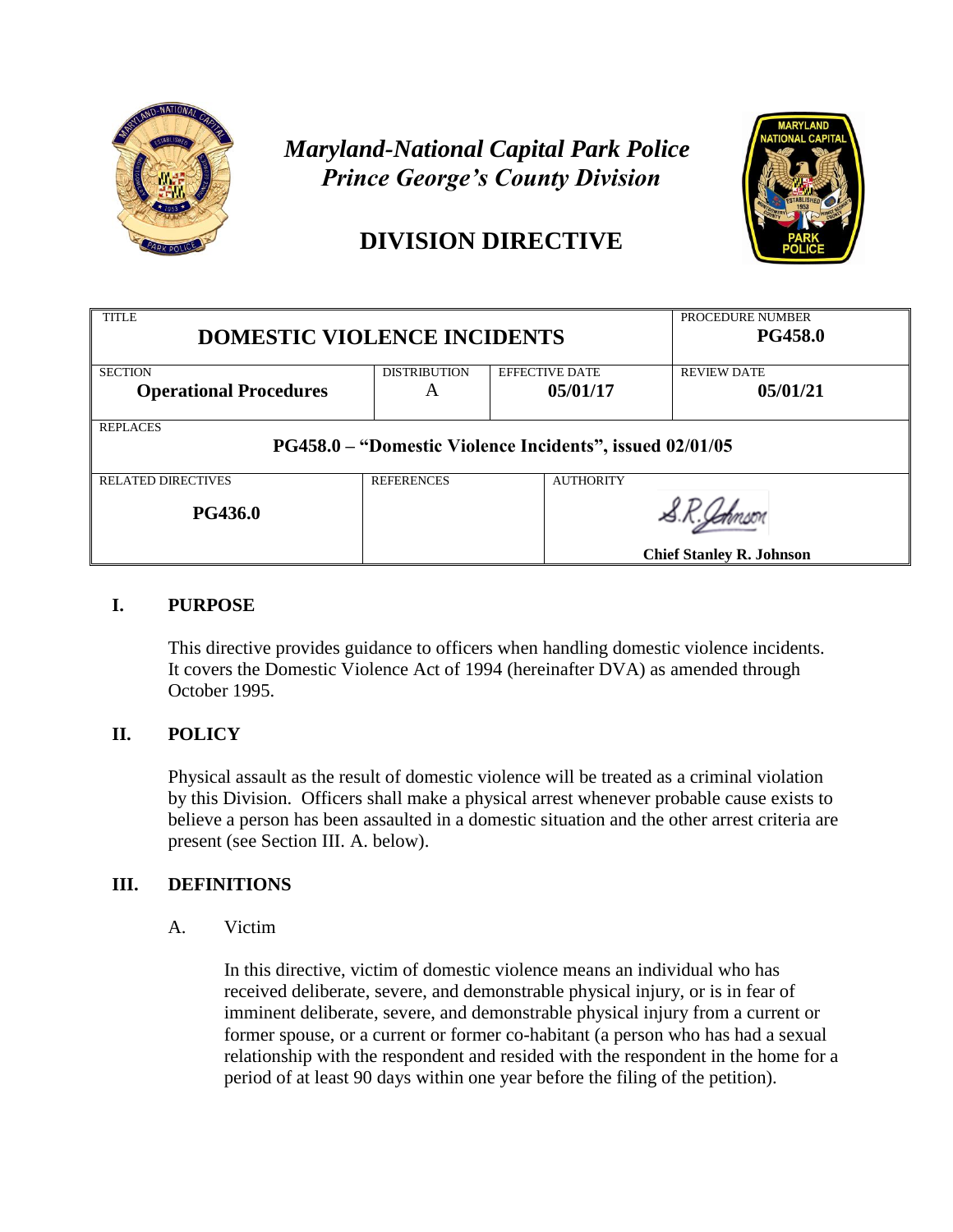#### B. Abuse

Abuse means any of the following acts: an act that causes serious bodily harm; an act that places a person eligible for relief in fear of imminent serious bodily harm; battery or assault and battery; rape, attempted rape or sexual offense; false imprisonment; if the person for whom relief is sought is a child, abuse may also include abuse of a child. Nothing in this definition shall be construed to prohibit reasonable punishment, including reasonable corporal punishment, in light of the age and condition of the child, from being performed by a parent or stepparent of the child. If the person for whom relief is sought is a vulnerable adult, abuse may also include abuse of a vulnerable adult.

### **IV. DOMESTIC DISPUTES PRIOR TO COURT INTERVENTION**

Domestic disputes can be both criminal and civil and the courts have specific procedures and designated personnel to resolve these issues. When officers respond to domestic disputes, their primary concern will be to resolve the incident without violence. This type of call is frequently dangerous for the police and should be handled by utilizing one or more of the following responses:

- A. Arrest Criteria
	- 1. Pursuant to Criminal Procedure Article 2-204 of the Maryland Code, a police officer **may** arrest a person **without a warrant** when the officer has probable cause to believe:
		- a. The person battered his or her spouse, co-habitant, or another person with whom the person resides.
		- b. There is evidence of physical injury. The amended law defines a victim of domestic violence as an individual who "has received deliberate, severe, and demonstrable physical injury, or is in fear of imminent deliberate, severe, and demonstrable physical injury from a current or former spouse, or a current or former cohabitant," as defined in Section 4-501 of the Family Law Article, §4-513.
		- c. That unless the person is immediately arrested, he/she may not be apprehended, may cause personal injury or property damage, or may tamper with, dispose of, or destroy evidence.
		- **d. A report to the police was made within 48 hours of the alleged incident.**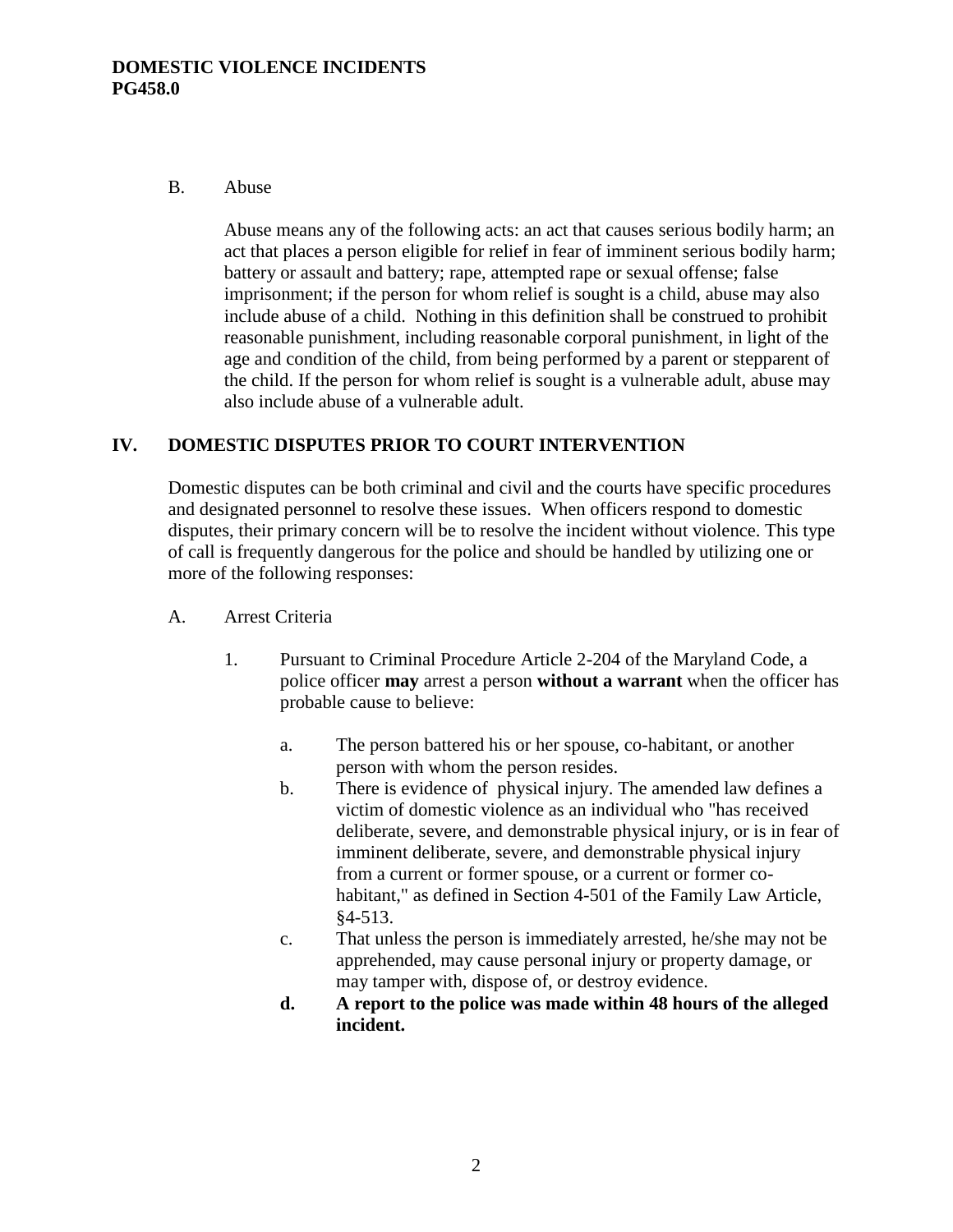- 2. Although the state law gives the respective officer discretionary powers to arrest or not arrest under these criteria, **our Division policy is that when these criteria are met we will arrest the offender**.
- B. Officers responding to a domestic abuse complaint will provide a Victim/Witness Assistance Information form to the victim. In cases of alleged domestic violence where no arrest is made, all parties involved **will** be advised of the following:
	- 1. Under the current law, filing fees once required of the victim for obtaining ex parte orders and subpoenas are eliminated.
	- 2. An individual may respond to a Commissioner to apply for a charging document; the Commissioner will determine whether a warrant or summons will be issued.
	- 3. If the Commissioner does not issue a charging document, the victim may elect to request the issuance of a charging document through the State's Attorney's Office.
	- 4. The victim will be given the Incident Report Number (IRN) or CCN of the report. The victim may, at a later date, obtain a copy of the incident report from the Records Section for a fee of \$5.00.
	- 5. The individual may seek a Court Order for Protection from Abuse; information can be obtained by contacting the District Court at (301) 952- 4080. The petitions can be filed between 0830 - 1600 hours, Monday through Friday.
	- 6. To obtain shelter, counseling, and legal advice, the individual may contact the "Domestic Violence Services", Family Crisis Center at (301) 779-2100 or House of Ruth- Domestic Violence Legal Clinic at (301) 699-7790 or Maryland Network Against Domestic Violence at 1-800-MDHELPS.
	- 7. Non-violent domestic disputes are primarily civil matters and the courts have specific proceedings and personnel to resolve them.

## **V. COURT ORDER FOR PROTECTION FROM DOMESTIC VIOLENCE (EX PARTE ORDERS AND PROTECTIVE ORDERS)**

A. Sheriff's Responsibilities

The sheriff's department is the primary agency for the service of ex parte and protective orders and maintains these records.

B. Police Officer's Responsibilities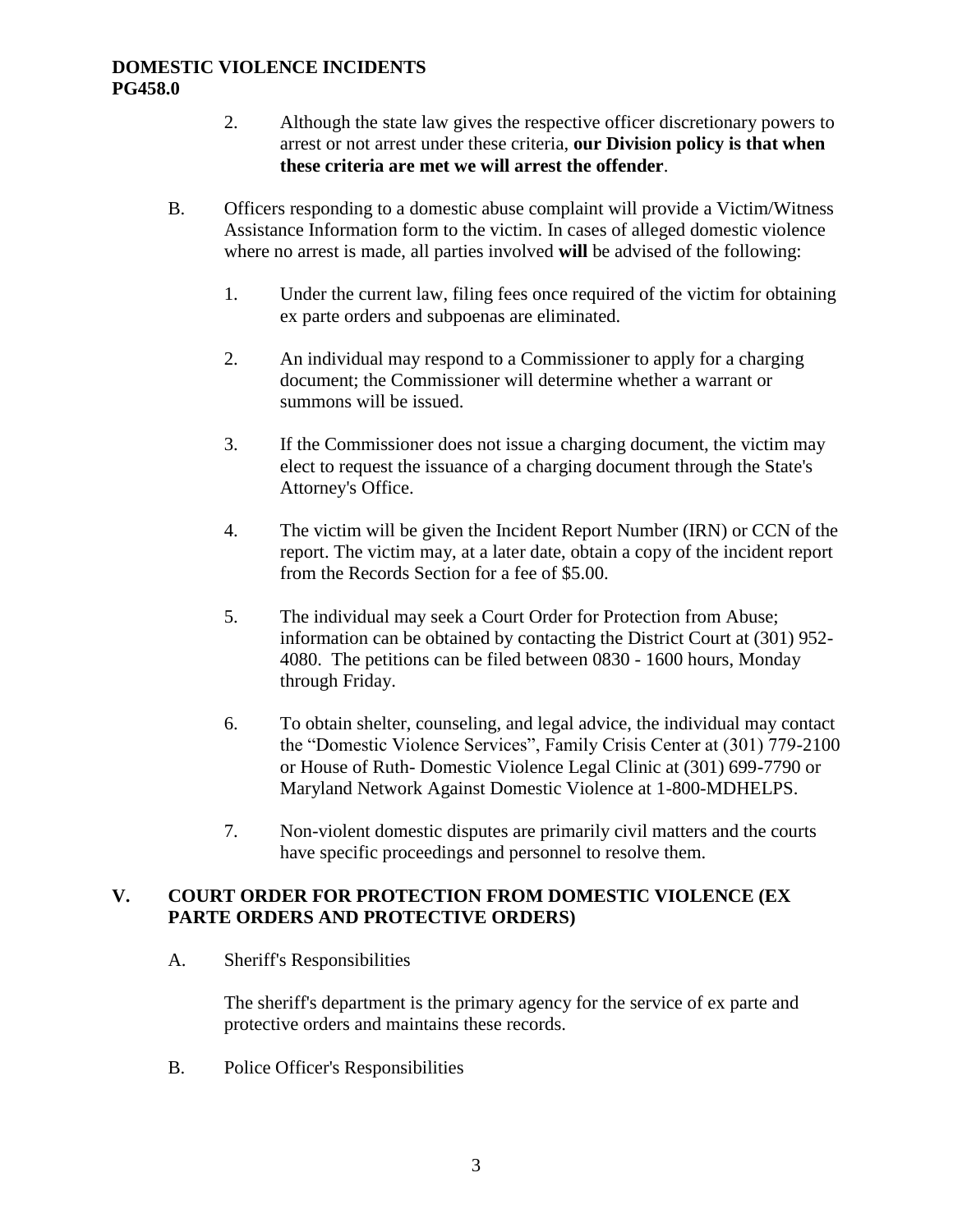Although the Sheriff's Department bears the primary responsibility for the service of said orders, the sometimes volatile nature of domestic disputes will frequently require police officers to both serve and enforce these orders. The following procedures will be followed in cases where Sheriff's Department personnel are unavailable or it would otherwise be impractical or unsafe for the petitioner to wait for their arrival.

No arrest power is inherent in the Court Order for Protection from Domestic Violence; **however, failure to comply with certain provisions as outlined in the Family Law Article, Section 4-505 and 4-506, are misdemeanors** and carry possible fines and prison sentences as outlined in Section 4-509 (penalties).

1. If officers arrive at the scene of a domestic disturbance call and it is learned that a petition has been filed but the order has not yet been served, officers **will** serve the petitioner's copy by personally delivering the order to the respondent (accused) if the respondent is present. A call to the Sheriff's Department will be made to confirm whether the order has already been served or not. If an officer serves the order, the Sheriff's Department will immediately be notified, via telephone, and advised of the date, time and name of the officer serving the order. Officers will explain the provisions of the order to the respondent and will advise the respondent that a violation of any provision in paragraphs 1 through 5 constitutes a criminal violation of an otherwise **civil** order and may result in the respondent's arrest if there is non-compliance. If child custody is awarded in paragraph 6, a violation of that provision does not constitute a criminal violation. The respondent should be advised that failure to comply could result in a finding of contempt by the court. If the respondent has been ordered to vacate the residence, officers will allow a reasonable amount of time for the respondent to gather enough personal belongings to remain away until the hearing date set forth in paragraph 9 of the order. For safety reasons, officers will accompany the respondent while gathering these belongings and will ensure that the respondent leaves the premises. Officers will not allow the respondent to remove any community property or any property that is in dispute and will advise both parties that those disputes may be settled by the court.

While on the scene of domestic violence incidents, police officers will initiate a check via MILES to determine if any warrants, ex parte orders or protective orders are on file. If an ex parte order is on file and not served, the officer **will** serve the order. If an order is on file and the suspect is in violation, the officer **will** make the arrest. **Failure to check via MILES for an ex parte order may subject the responding officers to civil charges for failure to protect.**

2. The law provides that an officer **will** arrest, with or without an arrest warrant, and take into custody, the respondent if the officer has **probable**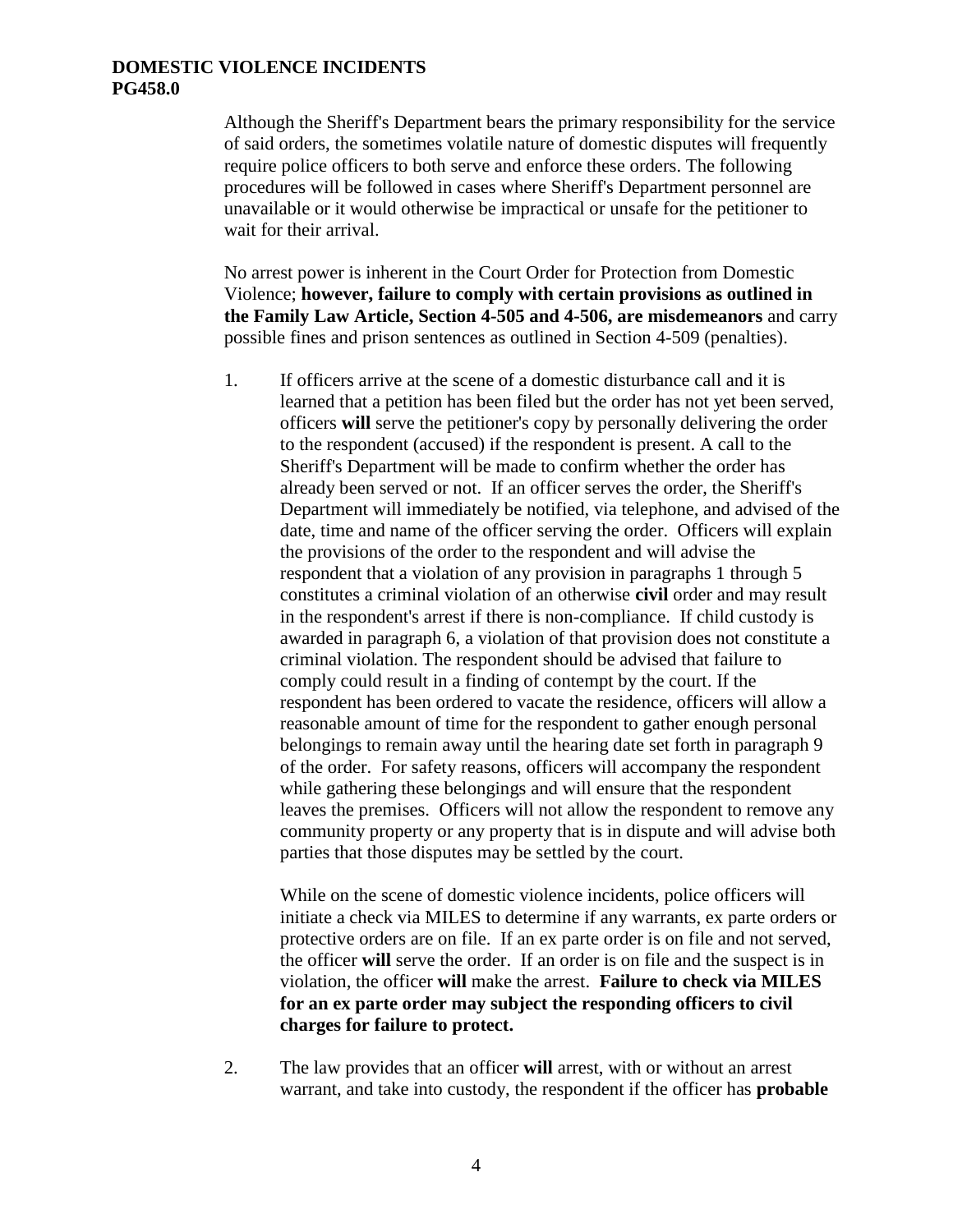**cause** to believe the respondent is in violation of an ex parte or protective order that is in effect at the time of the violation. These violations include phone contact or going to the victim's place of work. **The main criteria here will be the victim's safety**. Upon arrest, the respondent will be charged either by issuance of a Maryland Uniform Criminal/Civil Citation or by a Statement of Charges.

- 3. In order to discourage dual arrests by officers when victims have struck out in self defense, new language has been added: **If the police officer has probable cause to believe that mutual battery has occurred and arrest is necessary, the officer shall consider whether one of the parties acted in self defense when making the determination whether to arrest the person whom the officer believes is the primary aggressor**.
- 4. On the date set forth in paragraph 9 of the ex parte order, the court will conduct a hearing to determine if the provisions of the order will be continued. If the court finds that sufficient evidence exists, the court can issue a protective order that may be in effect for up to 200 days. The protective order may contain the same provisions as contained in paragraphs 1 through 5 of the ex parte order, however, they will be numbered 2 through 6 in the protective order. Paragraph 1 will indicate the date the order expires. As in the ex parte order, a violation of any provision in paragraphs 2 through 6 of the protective order constitutes a criminal violation of the order and the same procedures will apply as in Sections III. B. 1-3 above. A violation of any provisions, other than those in paragraphs 2 through 6, do not constitute a criminal violation, but may subject the respondent to the court's contempt powers.
- 5. The issuing of mutual ex parte orders will be eliminated unless both parties applied separately, and both are primary aggressors. Ex parte orders will be entered into MILES so that judges and police officer's can verify their existence.
- 6. **The penalty for violating a protective order is 90 days in jail**.
- 7. Should the officer make a traffic stop and the results of a warrant file check reveal that a protective order or ex parte order has not been served to the subject, the following steps must be taken:
	- a. Seek the subject's voluntary compliance to be escorted to nearest police station where the order can be faxed by the Sheriff's Department and served.
	- b. If the subject refuses to comply voluntarily, no arrest can be made. However, the officer should get as much personal information on the subject as possible: home address and telephone number, place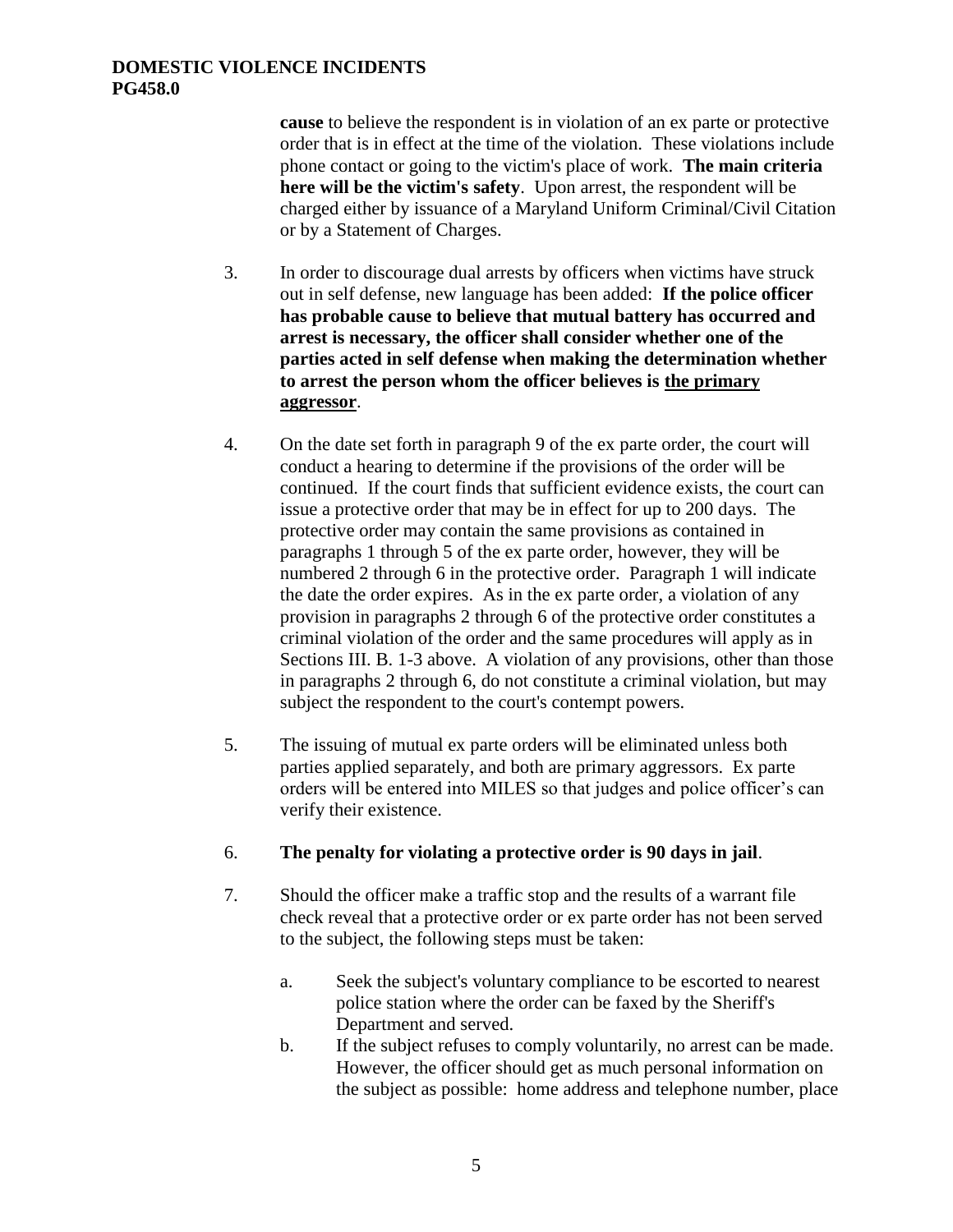of employment and telephone number, and so forth, so that they can serve the order and forward it to the Sheriff's Department.

- c. Civil warrants are not enforceable by arrest except as outlined in Sections III and IV of this directive.
- C. In cases of alleged domestic violence, where no arrest is made, the parties involved should be advised of the following options:
	- 1. They may go to the District Court Commissioner who can determine if a warrant or summons may be issued.
	- 2. They may seek a Petition for Protection from Abuse by contacting the District Court in Upper Marlboro at (301) 952-4080 between 0830 and 1600 hours, Monday through Friday, excluding holidays. During other times they may go to the District Court Commissioner.
	- 3. They may contact the Family Crisis Center (Shelter and Hotline) to obtain shelter, counseling and legal advice 24 hours a day at (301) 779-2100.
- D. An Incident Report (MIR) shall be written in all instances where a victim is referred to the District Court Commissioner for charging document application.
- E. Historically, domestic violence cases have run into serious problems at the testimony phase of the trial. Frequently, in cases in which the victim is married and the suspect is the spouse, well prepared cases have been lost due to the invocation of the spousal privilege rule. This particular provision is included under the rules of evidence and it affords a husband or wife the privilege not to testify against their spouse in a criminal case unless the charge involved the abuse of a child under 18. On October 1, 1994, the Domestic Violence laws amended this rule so that a spouse may only invoke the spousal privilege rule one time and never thereafter.

## **VI. DOMESTIC PROPERTY DISPUTES**

In disputes over property or over access to a residence, the following procedures will be followed:

- A. Officers will not act as an arbitrator. If a party seeking possession of personal property (furniture, clothing, etc.) is the owner or a tenant and is not subject to a court order to vacate, he/she can be presumed to have the right to enter the premises unless the party in the dwelling can show otherwise. The police will not enforce one party's claim against the other nor will assaultive behavior or disorderly conduct be tolerated.
- B. Parties involved should be advised to consider consulting a lawyer and preparing a separation agreement covering the disposition of household property.